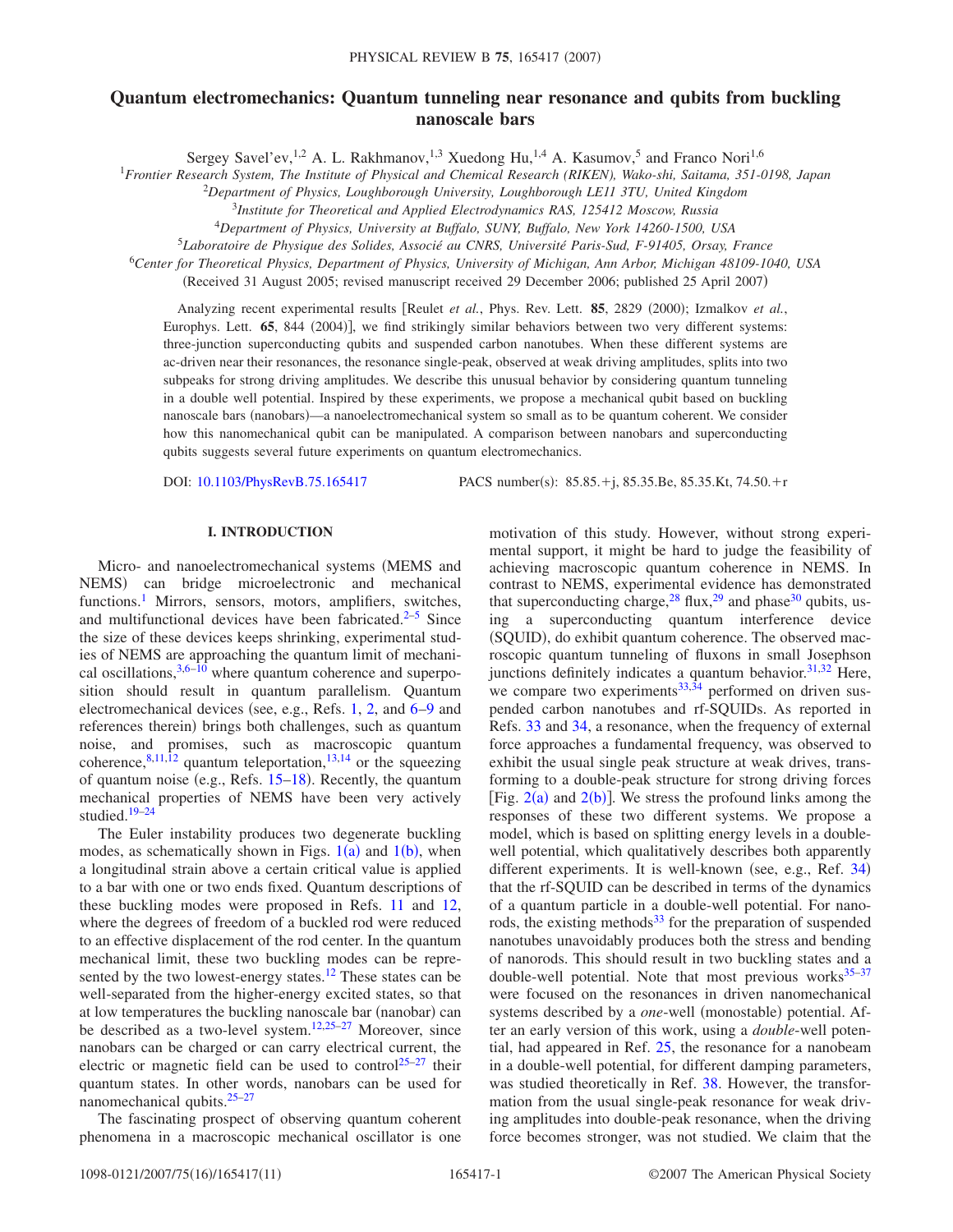<span id="page-1-0"></span>

FIG. 1. (Color online) (a) Double-well potential for a buckled nanobar. As shown in the left panel, the lowest energy level is split into two levels for  $f_1 = 0$  due to tunneling from the right potential well to the left one. The lowest (blue or dark gray) and the first excited (red or lighter gray) levels correspond to the symmetric and antisymmetric combinations of the wave functions localized in the left and right potential wells. The energy level splitting between the left and right states could be controlled by the transverse force  $f_{\perp}$ , as shown in the top right panel. (b) A buckled rod qubit, where the compressed longitudinal force *f* applied to the rod ends controls the potential shape  $\left[\alpha \right]$  and  $\beta$  in Eq. ([33](#page-6-0))] and, therefore the energy splitting at the degeneracy point. The transverse force  $f_{\perp}$  allows one to drive the rod to its degeneracy point. (c) Correlated noise produced by some phonons can be reduced using a decoherence-free subspace (see, e.g., Ref. [35](#page-9-24)): nearby qubits Q1 and Q2 (in red) can be associated with one logic qubit.

two-peak structure could be used as a good test to distinguish classical and quantum dynamics in mesoscopic systems. Another test of this transition has been proposed in Ref. [39.](#page-9-27) A mechanical oscillator built into a SQUID has been studied in Ref. [40.](#page-9-28)

This paper is organized as follows. In Sec. II we describe experiments done for carbon nanotubes and rf-SQUIDs and show that experimental data for both systems can be presented as a function of the average energy in the system versus the relative deviation of the frequency from the resonance. We also propose a phenomenological stochastic model assuming that these systems could be modeled as a particle moving in a double-well potential and tunneling between wells with a semiclassical probability. In Sec. III we develop a general quantum model describing both of these experiments. Namely, we use the standard parameters for an rf-SQUID and calculate its average energy, which exhibits the splitting resonance observed in that experiment. We also demonstrate that a similar behavior can be expected for carbon nanotubes. In Sec. IV we describe how the quantum state in nanotubes can be manipulated and propose nanomechanical qubits. (Some results presented in Sec. IV expand upon results from Ref. [26.](#page-9-29) The small overlap provides a more complete presentation.)

# **II. SPLITTING RESONANCE IN THREE-JUNCTION SQUIDS AND NEMS**

# **A. Analysis of experimental data**

Experiments $33$  on suspended single-wall carbon nanotubes (with a diameter of about 20 nm and length of about 1.7  $\mu$ m) excited by an electromagnetic wave show a resonance peak with an unusual shape [Fig.  $2(a)$  $2(a)$ ], for one of the fundamental harmonics  $\omega_0$ . As expected, a Lorentz-form resonance peak, that grows with increasing intensity of the ac field, was observed at weak drivings. Surprisingly, for higher amplitudes of the externally applied electromagnetic wave, the resonance splits into two subpeaks. $33$  When further increasing the ac drive, these two subpeaks gradually move away from each other, while their heights stop growing. It is important to stress that this phenomenon was observed at a frequency  $(\omega_0 / 2\pi \sim 2 \text{ GHz})$  and temperature  $(T \sim 100 \text{ mK})$  where quantum effects start to dominate over thermal noise *T*  $\leq \hbar \omega_0 / k_B \approx 100 \text{ mK}$ , with Boltzmann constant  $k_B$ ). Also the dissipation in the system was quite low quality factor *Q*  $\sim$  1500), which is important to observe quantum effects. Note that the fundamental frequency of this device can be easily increased (at least by an order of magnitude, well into the operating frequency  $1-15$  GHz of many superconducting qubits), for experimentally available carbon nanotubes with shorter length.

Interestingly, a similar phenomenon has been recently found<sup>34</sup> for an aluminum three-junction SQUID qubit [schematically shown in the inset of Fig.  $2(b)$  $2(b)$ ] coupled to a niobium resonant tank circuit [Fig.  $2(b)$  $2(b)$ ]. It was experimentally proven,  $34$  via the observation of quantum hysteresis (Landau-Zener transitions), that this circuit was operated in the quantum regime (at  $\omega_0 / 2\pi \sim 20$  MHz and  $T \gtrsim 10$  mK), though for a worse ratio of quantum-to-thermal noise compared to the carbon nanotubes<sup>33</sup> (i.e.,  $\omega_0/T \sim$  one order of magnitude higher for the nanotube). When the magnetic flux in the SQUID was driven as  $\Phi(t) = \Phi_{\text{dc}} + \Phi_{\text{ac}} \cos(\omega t)$ , the resonance in the response, probed via the tank voltage as a function of the dc flux, was found<sup>34</sup> to exhibit a transformation from a Lorentz-form single-peak to a double-peak shape  $[Fig. 2(b)]$  $[Fig. 2(b)]$  $[Fig. 2(b)]$ in striking similarity to suspended driven carbon nanotubes.<sup>33</sup> Sweeping the dc flux in the SOUID corresponds to changing the fundamental frequency as

$$
\omega_0 = \omega_0(\Phi_{dc} = 0) + \Delta \omega_0(\Phi_{dc}), \qquad (1)
$$

with  $\Delta \omega_0 \propto (\Phi_{\text{dc}} - \Phi_0 / 2)$  and flux quantum  $\Phi_0$ . Thus we find that the measured  $33,34$  $33,34$  response, near resonance, of both sys-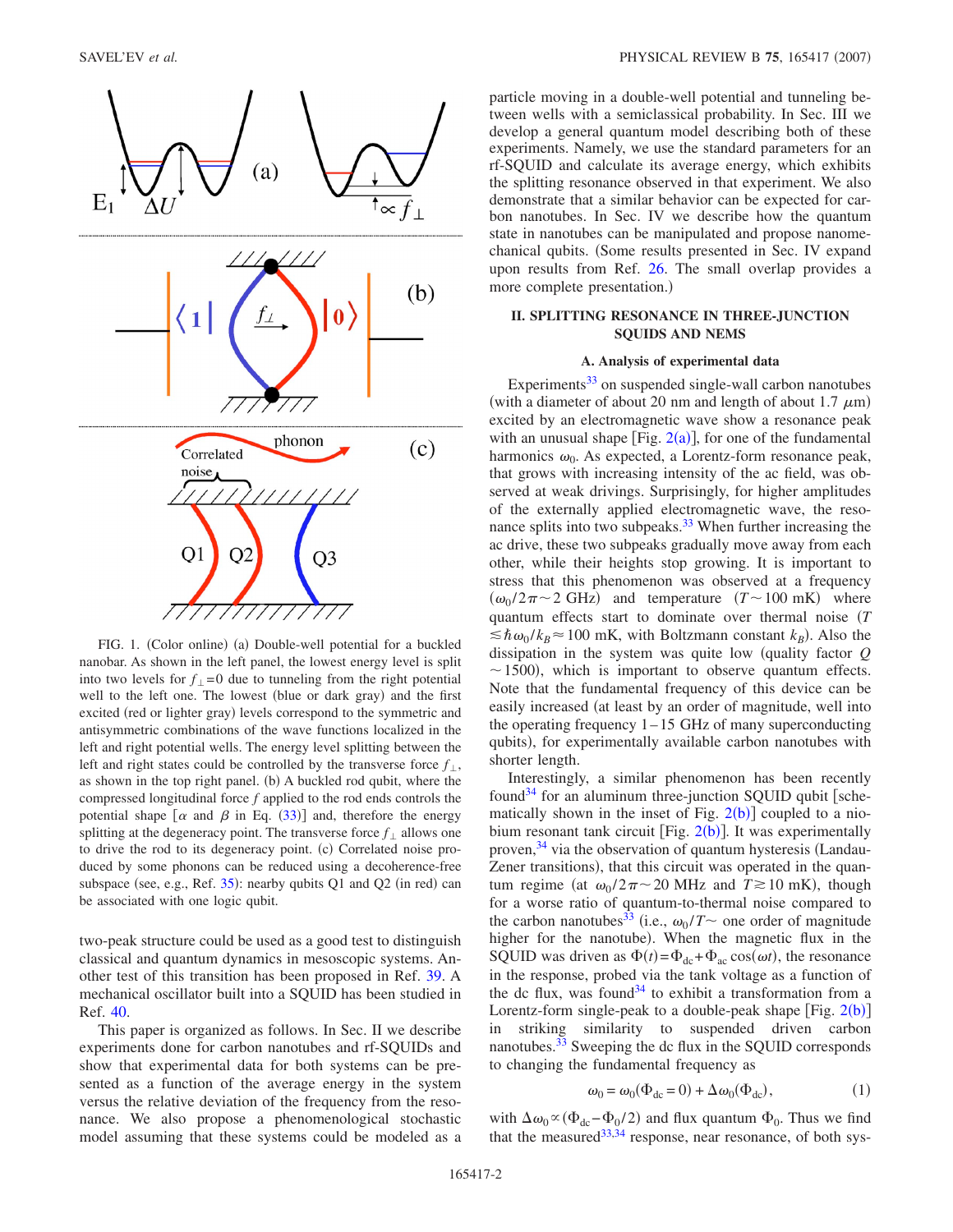<span id="page-2-0"></span>

FIG. 2. (Color online) (a) Experimental resonance (Ref. [33](#page-9-16)) of the effective dissipation (which is proportional to the average energy  $\langle E \rangle$ ) as a function of the dimensionless reduced detuning frequency  $(\omega - \omega_0)/\omega_0$ , for a suspended carbon nanotube, for different values of the power  $P$  of the externally applied ac electromagnetic wave. (b) The resonance in the response of the three-junction SQUID probed by measuring (Ref. [34](#page-9-23)) the voltage for the resonant tank  $V_T$  for different driving amplitudes ( $V_d$ =23.8  $\mu$ V for the single peak resonance and  $V_d$ =30  $\mu$ V for the split resonance) as a function of  $(\omega - \omega_0)/\omega_0$ . For these different systems, a similar splitting of the resonance peak was observed (Refs. [33](#page-9-16) and [34](#page-9-23)) Schematic diagrams for a driven suspended carbon nanotube and three junction SQUID are also shown at the top. The simulated resonance [average energy  $\langle E \rangle$  versus the dimensionless detuning frequency  $(\omega - \omega_0)/\omega_0$ ] for quantum (c) and classical (d) particles moving in the double-well potential shown in the inset of (c). A quantum description (c) agrees with experiments (Refs.  $33$  and  $34$ ) [(a) and (b)]: For quantum particles, the standard Lorentz-form resonance peak for weak ac drives (c, dashed red curve, drive amplitude A =0.005, i.e., about a factor of 0.02 of the barrier height  $U_0$  and half of the level splitting) separates into two subpeaks due to tunneling at stronger drives dotted blue curve,  $A = 0.01 \approx 0.04 U_0$  (i.e., almost equal to the level splitting); solid green curve,  $A=0.0135$  $\approx 0.055U_0$  (i.e., about 1.35 times the level splitting)]. A classical description (i.e., when the level splitting is negligible) presented in (d) *cannot describe experiments* (Refs.  $33$  and  $34$ ) [(a) and (b)]: For classical particles, the weak-driving Lorentz-form peak dashed red curve,  $A = 0.005 \approx 0.02U_0$ ) becomes asymmetric and exhibits a discontinuous jump  $\langle E \rangle$ ( $\omega$ ) (solid green curve,  $A = 0.0135 \approx 0.055 U_0$ ) due to the nonlinearity of  $U(y)$ .

tems (carbon nanotube and three-junction SQUID qubit) depends on the difference  $\omega - \omega_0$ . Moreover, the measured response<sup>33[,34](#page-9-23)</sup> for both systems (rf-SQUID and nanorod) is proportional to their average energy. Indeed, for the rf-SQUID circuit, the measured tank voltage corresponds to the SQUID susceptibility, as proven in Ref. [41.](#page-9-30) The imaginary part of the susceptibility is proportional to the ac losses in the system. Dissipative losses were also effectively obtained in the experiment with the nanorod.<sup>33</sup> Namely, the measured increase in the resistivity is proportional to the change in temperature, which, in turn, is proportional to the ac losses, as was mentioned in Ref.  $33$ . It is a standard assumption<sup>42</sup> that the energy dissipation near the resonance is proportional to the energy in the system. Thus we can conclude that both experiments for rf-SQUIDs and nanorods experimentally obtained essentially the same dependence of the average energy versus detuning frequency. This will be useful to establish below that the measurements for driven carbon nanotubes<sup>33</sup> and three-junction SQUID qubit<sup>34</sup> essentially probe the *same* effect.

#### **B. Phenomenological interpretation**

Before describing a full quantum model for this phenomenon (see the next section), we propose how the incorporation of quantum tunneling can be used to understand these still-unexplained experimental observations in nanotubes<sup>33</sup> and three junction SQUIDs.<sup>34</sup> In order to interpret the splitting of the resonance peak [Figs.  $2(a)$  $2(a)$  and  $2(b)$ ], we use a model<sup>43</sup> employing the equation of motion

$$
\ddot{y} + 2\lambda \dot{y} + \frac{\partial U(y)}{\partial y} = A \cos(\omega t)
$$
 (2)

<span id="page-2-1"></span>for the double-well potential  $U(y)$  shown in the inset in Fig.  $2(c)$  $2(c)$ , with small damping  $\lambda = 0.01$ , and different driving amplitudes *A*. For simulations we use  $U(y) = U_0(y - y_0)^2 / [(y_0 + y_0)^2]$  $-y_1$ ) $y_1$ ] for  $|y| > y_1$  and  $U(y) = U_0[1 - y^2 / (y_0 y_1)]$  for  $|y|$  $y_1 < y_0$ . Phenomenologically (in analogy to Ref. [43](#page-9-32)), quantum tunneling could be incorporated in the classical dynam-ics ([2](#page-2-1)) as a stochastic process: tunneling between the two potential wells can occur randomly when a "particle" passes the turning point with a probability

$$
P = \exp\left[-\frac{2\sqrt{2}}{\hbar} \int_{-a}^{a} \sqrt{U - E} \, dy\right],\tag{3}
$$

<span id="page-2-2"></span>where *a* is the classical turning point, and  $E = (y)^2 / 2 + U(y)$  is the energy of the particle. This particle can mimic the buckling mode or phase difference in the SQUID, as shown below in Secs. III B and III C.

Simulating stochastic dynamics, Eqs.  $(2)$  $(2)$  $(2)$  and  $(3)$  $(3)$  $(3)$ , allows us to qualitatively describe the resonance of a quantum particle in a double-well potential (a more complete, fully quantum mechanical, theory will be discussed in the next section) and also to obtain the transition to the classical regime Figs.  $2(c)$  $2(c)$  and  $2(d)$ ].

(1) When the potential barrier  $U_0$  is comparable with  $\hbar \omega_0$ (i.e., a few levels can exist in the potential well), we find that the single resonance peak, at low driving, splits into two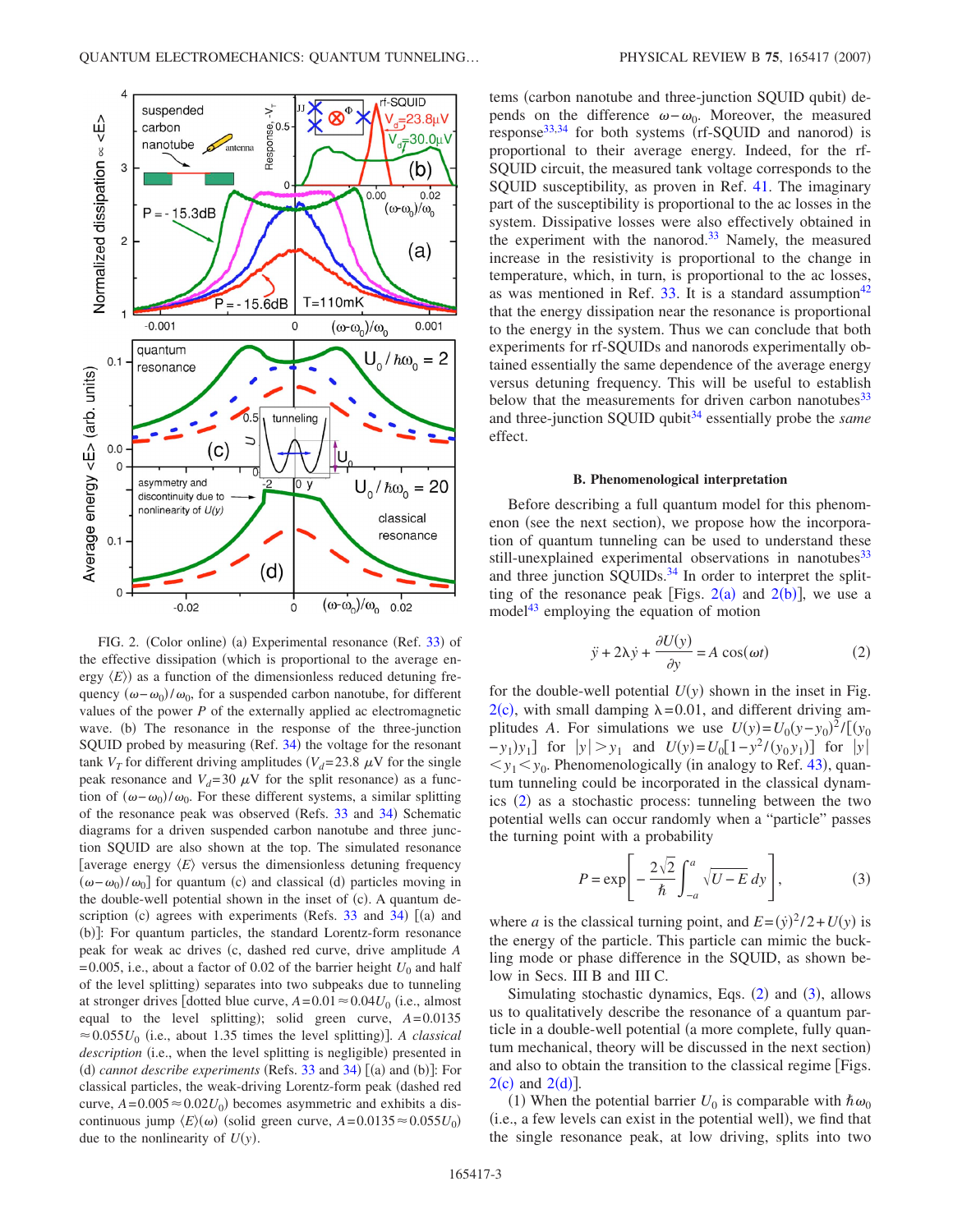subpeaks  $[Fig. 2(c)]$  $[Fig. 2(c)]$  $[Fig. 2(c)]$  for higher drives; in agreement with experimental findings[.33,](#page-9-16)[34](#page-9-23) At low driving, the energy *E* of the quantum "particle" (whether a SQUID or a nanotube) is also low and the probability of tunneling is negligibly small, thus the usual Lorentz form of the resonance occurs. When the driving (and, thus, energy) increases, the particle starts to tunnel between the wells and the single resonance peak splits into two subpeaks.

(2) For the case of "more classical" particles,  $U_0 \ge \hbar \omega_0$ , the probability of tunneling is always very low. When driving increases, the particle which is always located in the same well) begins to feel the strong nonlinearity of the potential  $U(y)$ , resulting in the energy dependence of the oscillation frequency  $\omega_0(E)$ . Instead of a split resonance, the resonance peak as a function of frequency shows the standard asymmetric shape with a sharp jump of  $\langle E \rangle$ ( $\omega$ ), associated with mechanical hysteresis<sup>4[2](#page-2-0)</sup> [Fig. 2(d)].

Thus in order to explain the behavior observed in these experiments,  $33,34$  $33,34$  we need to require that the excitation energy  $\hbar \omega_0$  is of the order of the height  $U_0$  of the potential barrier and larger than the thermal energy  $k_B T$ . This is a natural definition of "quantum regime" for these systems.

#### **III. THEORY OF SPLITTING RESONANCE**

### **A. General approach**

In accordance with the result of our phenomenological model described above, we now consider a double-well potential  $U(x)$  with a few levels (say,  $n=1$  and 2). Due to tunneling, each level splits into two sublevels combined in two groups with different  $n=1$  and 2. Thus we end up with four levels denoted by  $(n=1, \sigma=-)$ ,  $(n=1, \sigma=+)$ ,  $(n=2, \sigma=-)$ , and  $(n=2, \sigma=+)$  with energies

$$
E_{1\pm} = E_1 \pm \Delta_1
$$
 and  $E_{2\pm} = E_2 \pm \Delta_2$ . (4)

Schematics of these levels are shown in Fig.  $3(c)$  $3(c)$ . The spacetime-dependent perturbation  $V(x, t) = V(x)\cos(\omega t)$  acts on the system and  $\omega$  is close to the resonance frequency  $\hbar \omega_{12}$ =*E*2−*E*1. The Shrödinger equation for the system can be written as

$$
i\hbar \frac{\partial \Psi}{\partial t} = \hat{H} \big[ V(t) \big] \Psi.
$$
 (5)

Assuming the perturbation  $V(x, t)$  to be small with respect to the level spacing  $\hbar \omega_{n,n+1}$ , we derive, up to second order perturbation, the effective Hamiltonian

$$
\hat{H}[V(t)] = \hat{H}_0 + \alpha_2 V^2(x) + \hat{H}(t),
$$
\n(6)

<span id="page-3-1"></span>where  $\hat{H}_0 = \hat{H} [V=0]$  and

$$
\hat{H}(t) = \alpha_1 V(x)\cos(\omega t) + \alpha_2 V^2(x)\cos(2\omega t). \tag{7}
$$

If the Hamiltonian  $\hat{H}[V(t)]$  nonlinearly depends on the perturbation *V* (i.e.,  $\alpha_2 \neq 0$ ) which is the case for both rf-SQUIDs and nanorods (see below), the interaction produces, in general, both time-dependent drives with frequencies  $\omega$ ,  $2\omega$ ,... and the deformation of the static potential from *U* to

<span id="page-3-0"></span>

FIG. 3. (Color online) (a) The dependence of the normalized average energy  $\langle E \rangle / E_J$  versus normalized frequency detuning  $(\omega - \omega_{12})/\tilde{\omega}_p$ , with  $E_J/\hbar \tilde{\omega}_0 = 40$ ,  $\tilde{\alpha} = 1.6$ ,  $\tilde{\beta} = 0.4$ , semiclassical matrix elements  $|x_1|=|x_2| \approx 10^{-4}$ ,  $\Phi_{\text{ampl}}=0.5$  (red solid line),  $\Phi_{\text{ampl}}$ =0.4 (green dotted line), and  $\Phi_{\text{ampl}}$ =0.1 (blue dashed line). Note that when the driving increases, the barrier height decreases accord-ing to Eq. ([29](#page-5-0)) as follows:  $U_0 \approx 0.75$  for  $\Phi_{\text{ampl}} = 0.1$ ,  $U_0 \approx 0.7$  for  $\Phi_{\text{ampl}} = 0.4$ , and  $U_0 = 0.67$  for  $\Phi_{\text{ampl}} = 0.5$ . (b) The black solid line presents the frequency difference  $\Delta_{\text{peaks}}$  between subpeaks of the split resonance, versus power, for the same parameters used in panel (a). The dashed part of this curve corresponds to the situation when the two-subpeak structure cannot be resolved. The dotted red line shows the dependence of the split-peak (or subpeak) height, normalized by its value at  $\Phi_{\text{ampl}}=0.2$ . (c) Schematic diagram of the four energy levels participating in the splitting resonance.

 $U + \alpha_2 V^2(x)$ . Thus, when the driving amplitude increases, the energy splittings  $\Delta_1$  and  $\Delta_2$  change. This produces the splitting of the resonance.

In order to calculate  $\Delta_1$ ,  $\Delta_2$ , and the transition rates between levels, we choose  $V(x) = V_0 x$  which is the case for both the SQUID circuit or the nanorod (see below). Using the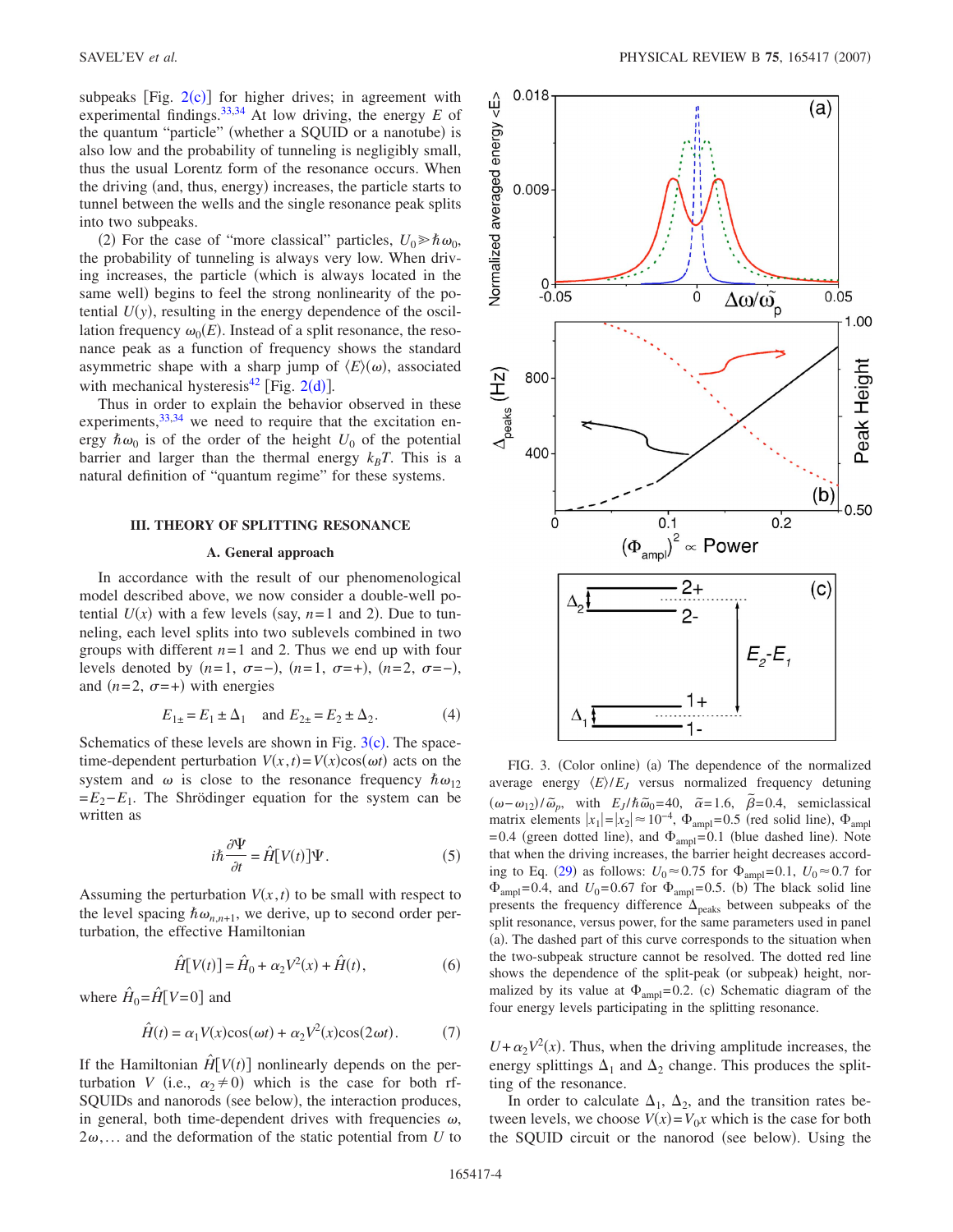eigenstates  $\Psi_{k=(n,\sigma)}$  of the Hamiltonian  $\hat{H}_0 + \alpha_2 V^2(x)$  as the basis, we will seek wave functions  $\Psi$  of the form  $\Psi = \sum_{k} a_k(t) \Psi_k$ . The expansion coefficients,  $a_k$ , satisfy<sup>44</sup>

$$
i\hbar \dot{a}_k = \sum_m H_{km}(t)a_m(t), \qquad (8)
$$

<span id="page-4-1"></span>where

$$
H_{km}(t) = \int \Psi_k^* \hat{H}(t) \Psi_m d^3 \mathbf{r} = e^{i\omega_{km}t} F_{km}(t), \quad \omega_{km} = \frac{E_k - E_m}{\hbar},
$$
\n(9)

and  $\dot{a} \equiv da/dt$ . In general, only two groups of levels (say, with  $n=1$  and 2) are in resonance with the external perturbation which excites the transitions between sublevels  $\sigma = \pm$ belonging to different groups (different  $n$ ). In the experiments<sup>33</sup> a set of resonance peaks was observed: each peak corresponds to a resonance between two particular groups of levels.

<span id="page-4-4"></span>Consider two groups of levels, say, *n*=1 and 2. The energies  $E_1$  and  $E_2$  are defined by the Bohr-Sommerfeld rule<sup>44</sup>

$$
\frac{1}{\pi\hbar} \int_{x_n}^{x_n + \Delta x_n} \sqrt{2m[E_n - U(x) - \alpha_2 V_0^2 x^2]} dx = n + \frac{1}{2}, \quad (10)
$$

where  $x_n$  and  $x_n + \Delta x_n$  are the corresponding turning points, and *m* is the effective mass. The splitting  $\Delta_n \ll E_n$  of the levels within a group is defined by $44$ 

$$
\Delta_n = \frac{E_n}{\pi} \exp\left\{-\frac{1}{\hbar} \int_{-x_n}^{x_n} \sqrt{2m[E_n - U(x) - \alpha_2 V_0^2 x^2]} dx\right\}.
$$
\n(11)

Since only these four levels  $(1-, 1+, 2-, 2+)$  are in resonance with the external perturbation, we can ignore the transitions to all other levels and omit the off-resonance perturbation with cos  $2\omega t$  in Eq. ([7](#page-3-1)) when describing the evolution of the system. Since the considered perturbation is an odd function of *x*, only transitions that change the parity  $\sigma$  of the wave functions can occur. Thus we derive for  $a_n^{\pm} = a_{n,\sigma=\pm}$ 

<span id="page-4-0"></span>
$$
i\hbar \dot{a}_1 = \frac{\alpha_1 V_0}{2} x_1 e^{i(\varepsilon + \omega_2)t} a_2^+,
$$
  
\n
$$
i\hbar \dot{a}_1^+ = \frac{\alpha_1 V_0}{2} x_2 e^{i(\varepsilon - \omega_1)t} a_2^-,
$$
  
\n
$$
i\hbar \dot{a}_2^- = \frac{\alpha_1 V_0}{2} x_2^* e^{-i(\varepsilon - \omega_1)t} a_1^+,
$$

$$
i\hbar \dot{a}_2^+ = \frac{\alpha_1 V_0}{2} x_1^* e^{-i(\varepsilon + \omega_2)t} a_1^-, \tag{12}
$$

where the detuning frequency

$$
\varepsilon = \omega_{12} - \omega, \quad \omega_1 = \Delta_1/\hbar, \quad \omega_2 = \Delta_2/\hbar, \quad (13)
$$

<span id="page-4-5"></span>and the matrix elements

$$
x_1 = \int \Psi_{2,+}^* x \Psi_{1,-} dx, \quad x_2 = \int \Psi_{2,-}^* x \Psi_{1,+} dx. \quad (14)
$$

The solution of Eqs.  $(12)$  $(12)$  $(12)$  is obtained in the Appendix. Using the result obtained there for the wave function, we derive the expression for the average energy of the system,  $\langle E \rangle$ (*ω*):

<span id="page-4-2"></span>
$$
\langle E \rangle = \frac{\hbar(\omega_{12} + \omega_2)\alpha_1^2 V_0^2 |x_1|^2}{2\sqrt{2}\hbar^2 |\Omega_1|^2} + \frac{\hbar \omega_{12} \alpha_1^2 V_0^2 |x_2|^2}{2\sqrt{2}\hbar^2 |\Omega_2|^2} + \frac{\hbar \omega_1(\gamma_2^2 + \Omega_2^2)}{2\sqrt{2} |\Omega_2|^2},\tag{15}
$$

<span id="page-4-3"></span>where the variables  $\Omega_i$  and  $\gamma_i$  are defined as

$$
\gamma_1 = \frac{\varepsilon + \omega_2}{2}, \quad \Omega_1 = \sqrt{\gamma_1^2 + \left(\frac{\alpha_1 V_0 |x_1|}{2\hbar}\right)^2},
$$

$$
\gamma_2 = \frac{\varepsilon - \omega_1}{2}, \quad \Omega_2 = \sqrt{\gamma_2^2 + \left(\frac{\alpha_1 V_0 |x_2|}{2\hbar}\right)^2}.
$$
(16)

The function  $\langle E \rangle [\varepsilon(\omega)]$  has two peaks: one for  $\varepsilon = \omega_1$  and another for  $\varepsilon = -\omega_2$ . The widths of these peaks  $(\Delta \omega_1$  and  $(\Delta \omega_2)$  are

$$
\Delta \omega_1 \approx \frac{|\alpha_1 V_0 x_1|}{2\hbar}, \quad \Delta \omega_2 \approx \frac{|\alpha_1 V_0 x_2|}{2\hbar}.
$$
 (17)

The distance between these two peaks increases with the increase of the level splitting  $\Delta_n$ . According to Eq. ([11](#page-4-1)), this splitting grows when increasing the perturbation amplitude for  $\alpha_2 > 0$ . If the splitting  $\Delta_n$  is small, the two resonance peaks merge into a single peak. Assuming that  $|x_1| \sim |x_2|$ , we derive from Eqs.  $(15)$  $(15)$  $(15)$  and  $(16)$  $(16)$  $(16)$  that the peaks can be resolved if

$$
\Delta_1 + \Delta_2 > |\alpha_1 V_0[x_1 + x_2]|/2.
$$
 (18)

The *peak width* increases *linearly* with the growth of the perturbation amplitude *V*<sup>0</sup> while the *energy level splitting* increases *exponentially* with  $V_0$ . Therefore we conclude that the resonance peak splitting can be observed if the value  $\alpha_2$ is not too small. Of course, it is not possible to find an explicit form for the splitting criterion without having a specific expression for the potential well  $U(x)$ .

The peak heights,  $\Delta E_i$ , are independent of the perturbation amplitude,

$$
\Delta E_1 \approx \sqrt{2}\hbar(\omega_{12} + \omega_2) \tag{19}
$$

and

$$
\Delta E_2 \approx \sqrt{2}\hbar \,\omega_{12},\tag{20}
$$

as it follows from Eqs.  $(15)$  $(15)$  $(15)$  and  $(16)$  $(16)$  $(16)$ . However, if the two resonance peaks merge into a single peak, the height of this single peak will be evidently larger than the height of each independent peak. When the splitting grows, the heights of the peaks decrease and become approximately *half the height* of the original single peak. Remarkably, this prediction coincides with the experimental data for the three-junction SQUID, Fig.  $2(b)$  $2(b)$ .

Thus we argue that the splitting of the resonance peak for strong driving amplitudes indicates that a double-wellpotential system is in the *quantum* regime. Below we apply this general approach for the analysis of the resonance split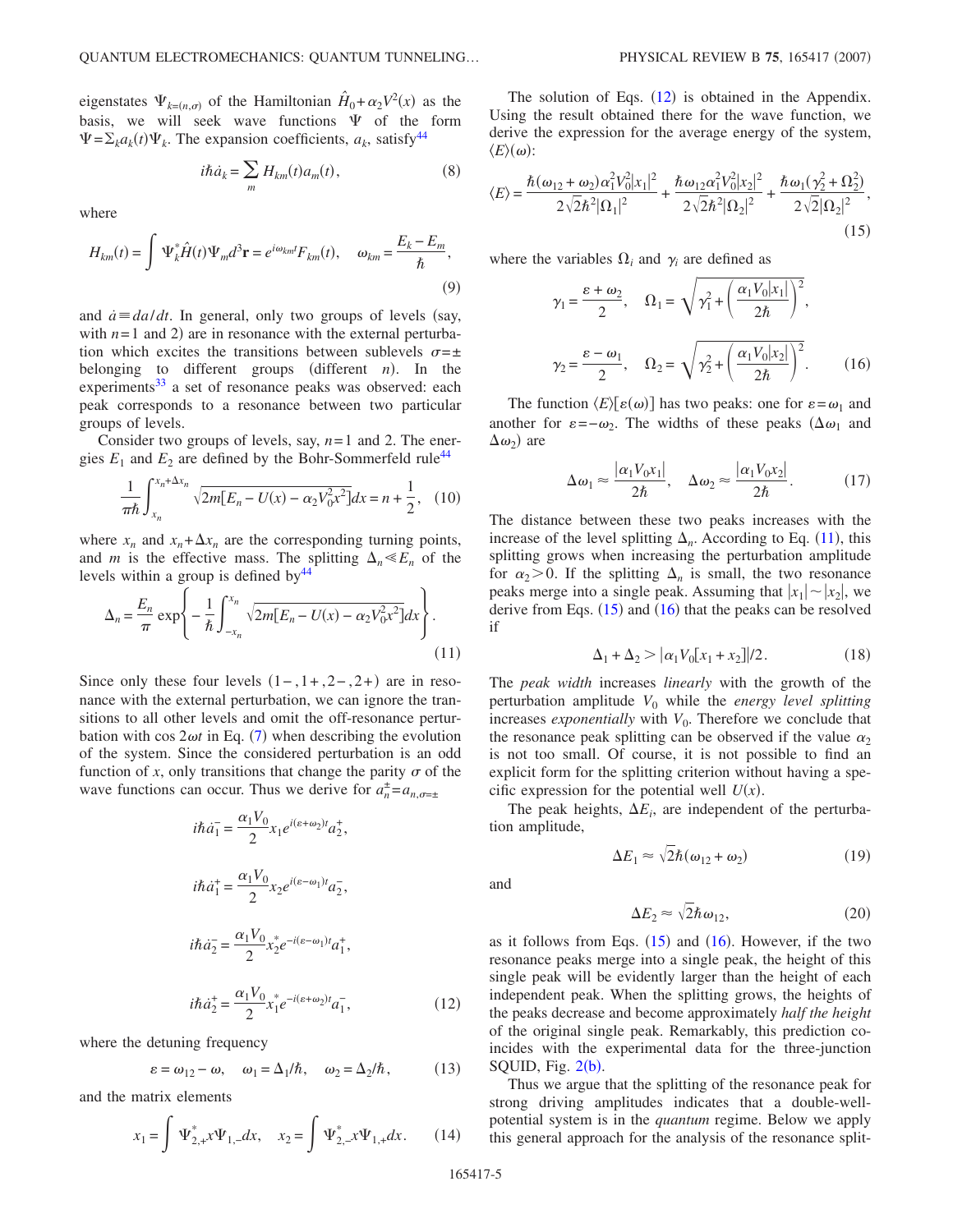ting in the case of a three-junction SQUID circuit and a nanorod system. Also, we note that the calculated averaged energy can be easily linked (see discussion at the end of Sec. II A) to the experimentally obtained quantities for both the rf-SQUID<sup>34</sup> and the nanorod.<sup>33</sup>

### **B. Three-junction rf-SQUID**

Here we analyze an rf-SQUID, schematically shown in the inset of Fig.  $2(b)$  $2(b)$ . The rf-SQUID has two identical junctions (both denoted by the subindex 1) and a third junction (denoted by subindex 2) with a different value of the tunneling current and capacity. Following the standard approach (see, e.g., Refs.  $45$  and  $46$ ), we now write down the equations for the gauge-invariant phase difference  $\varphi_i$  across the *i*th junction,

$$
\ddot{\varphi}_i + \tilde{\omega}_i^2 \left( \sin \varphi_i - \frac{I(t)}{I_{ci}} \right) = 0, \quad 2\varphi_1 + \varphi_2 = \frac{2\pi \Phi_{ext}(t)}{\Phi_0},
$$
\n(21)

where  $\tilde{\omega}_i = (2eI_{ci}/\hbar \tilde{C}_i)^{1/2}$  is the Josephson plasma frequency, and  $\tilde{C}_i$  and  $I_{ci}$  are the capacity and critical current of the junctions. Following the experimental setup,  $34$  the SQUID is biased by a dc flux  $\Phi_{dc}$  and is driven by an ac flux  $\Phi_{ac}$ , i.e.,  $\Phi_{ext} = \Phi_0 [\Phi_{dc} + \Phi_{ac}(t)] / (2\pi)$  with  $\Phi_{ac} = \Phi_{ampl} \cos \omega t$ . Note that hereafter  $\Phi_{\text{dc}}$ ,  $\Phi_{\text{ac}}$ , and  $\Phi_{\text{ampl}}$  are dimensionless.

We can eliminate  $\varphi_2$  and obtain the equation for the gauge-invariant phase difference  $\varphi_1$  through the two identical junctions

$$
\ddot{\varphi}_1 + \tilde{\omega}_p^2 \{ \sin \varphi_1 + \tilde{\alpha} \sin(2\varphi_1 - \Phi_{ac} - \Phi_{dc}) \} + \tilde{\beta}\omega^2 \Phi_{ac}(t) = 0
$$
\n(22)

where

$$
\tilde{\omega}_p^2 = \frac{2el_{c1}}{\hbar(2\tilde{C}_2 + \tilde{C}_1)},
$$
  

$$
\tilde{\alpha} = \frac{I_{c2}}{I_{c1}}, \quad \tilde{\beta} = \frac{\tilde{C}_2}{2\tilde{C}_2 + \tilde{C}_1}.
$$
 (23)

From this equation we derive the effective dimensionless Hamiltonian

$$
\frac{H_{\text{eff}}}{E_J} = \frac{1}{2\tilde{\omega}_p^2} \dot{\varphi}_1^2 - \left\{ \cos \varphi_1 + \frac{\tilde{\alpha}}{2} \cos(2\varphi_1 - \Phi_{ac} - \Phi_{dc}) \right\} \n+ \tilde{\beta} \frac{\omega^2}{\tilde{\omega}_p^2} \Phi_{ac} \varphi_1
$$
\n(24)

with the Josephson energy of the first junction, *EJ*  $=\Phi_0 I_{c1} / 2 \pi c$ .

Following the approach outlined in Sec. III A, we expand  $H_{\text{eff}}/E_J$  up to second order with respect to  $\Phi_{ac}$  and omit nonresonance terms (i.e.,  $2\omega$  terms). As a result, we obtain

$$
H_{\text{eff}}/E_J = \dot{\varphi}_1^2/2\,\tilde{\omega}_p^2 + \mathcal{U}(\varphi_1) + F(\varphi_1, t) \tag{25}
$$

$$
U(\varphi_1) = -\cos \varphi_1 - \frac{\tilde{\alpha}}{2} \left( 1 - \frac{\Phi_{\text{ampl}}^2}{4} \right) \cos(2\varphi_1 - \Phi_{\text{dc}}),
$$

$$
F(\varphi_1, t) = \left\{ \tilde{\beta} \frac{\omega^2}{\tilde{\omega}_p^2} \varphi_1 - \frac{\tilde{\alpha}}{2} \sin(2\varphi_1 - \Phi_{\text{dc}}) \right\} \Phi_{\text{ampl}} \cos(\omega t).
$$
(26)

<span id="page-5-1"></span>In the experiment,<sup>34</sup> the bias flux was  $\Phi_0/2$ , which corresponds to  $\Phi_{dc} = \pi$  in our notation. For this case, the potential  $U$  has a double-well form,

$$
U(\varphi_1) = \tilde{\alpha} \left( 1 - \frac{\Phi_{\rm ampl}^2}{4} \right) \cos^2(\varphi_1) - \cos \varphi_1, \tag{27}
$$

<span id="page-5-2"></span>and the drive  $F(\varphi_1, t)$  is odd with respect to  $\varphi_1$ ,

$$
F(\varphi_1, t) = \left(\frac{\tilde{\alpha}}{2}\sin(2\varphi_1) + \tilde{\beta}\frac{\omega^2}{\tilde{\omega}_p^2}\varphi_1\right)\Phi_{\text{ampl}}\cos(\omega t). \quad (28)
$$

Next, we can apply the general approach developed in Sec. III A to calculate the average energy  $\langle E \rangle$  of the system using the potential energy  $(27)$  $(27)$  $(27)$  and drive  $(28)$  $(28)$  $(28)$ . The extreme points of the potential ([27](#page-5-1)) correspond to  $\varphi_1=0$  and cos  $\varphi_1$  $=1/2\tilde{\alpha}(1-\Phi_{\rm ampl}^2/4)$ . The double-well potential exists if  $2\tilde{\alpha}(1-\Phi_{\text{ampl}}^2/4) > 1$ . In this case, the height of the potential barrier  $U_0$  becomes

$$
U_0(\Phi_{\rm ampl}) = \frac{[2\tilde{\alpha}(1 - \Phi_{\rm ampl}^2/4) - 1]^2}{4\tilde{\alpha}(1 - \Phi_{\rm ampl}^2/4)}.
$$
 (29)

<span id="page-5-3"></span><span id="page-5-0"></span>The perturbation approach is applicable when

$$
|U_0(\Phi_{\text{ampl}}) - U_0(0)| \ll U_0(0)
$$
 (30)

and  $\Phi_{\text{ampl}}<1$ .

Employing Eqs.  $(10)$  $(10)$  $(10)$ ,  $(11)$  $(11)$  $(11)$ , and  $(14)$  $(14)$  $(14)$ – $(16)$  $(16)$  $(16)$  we obtain the splitting of the resonance (see Fig.  $3$ ) when increasing the amplitude of the ac drive, in agreement with the experimen-tal data<sup>34</sup> [compare Figs. [2](#page-2-0) and  $3(a)$  $3(a)$ ]. In Fig.  $3(b)$ , we present the dependence of the distance between subpeaks of the splitting resonance versus driving power: the frequency difference  $\Delta_{\text{neaks}}$  between subpeaks increases, in agreement with experimental findings. $34$  Also, the normalized height of the subpeaks versus the power [dotted line in Fig.  $3(b)$  $3(b)$ ] is in agreement with the SQUID experiment.<sup>34</sup> The condition  $(30)$  $(30)$  $(30)$ is evidently correct for the parameters  $(\tilde{\alpha} \sim 1$  and  $\Phi_{\text{amp}}$  $\leq$  1/2) used in our calculations. Note that, for the studied circuit, we need to use  $E_J(d\varphi_1)/\hbar\tilde{\omega}_p$ , instead of  $\sqrt{2mE_n}(dx)/\hbar$  in the integrals ([10](#page-4-4)) and ([11](#page-4-1)). We stress that the resonance splitting disappeared when  $E_J / \hbar \tilde{\omega}_p$  increases, i.e., in the classical limit; in agreement with our phenomenological model.

#### **C. Nanomechanical rod driven by ac electromagnetic fields**

The energy of a compressed charged rod in an external electric field can be written  $as<sup>47</sup>$ 

with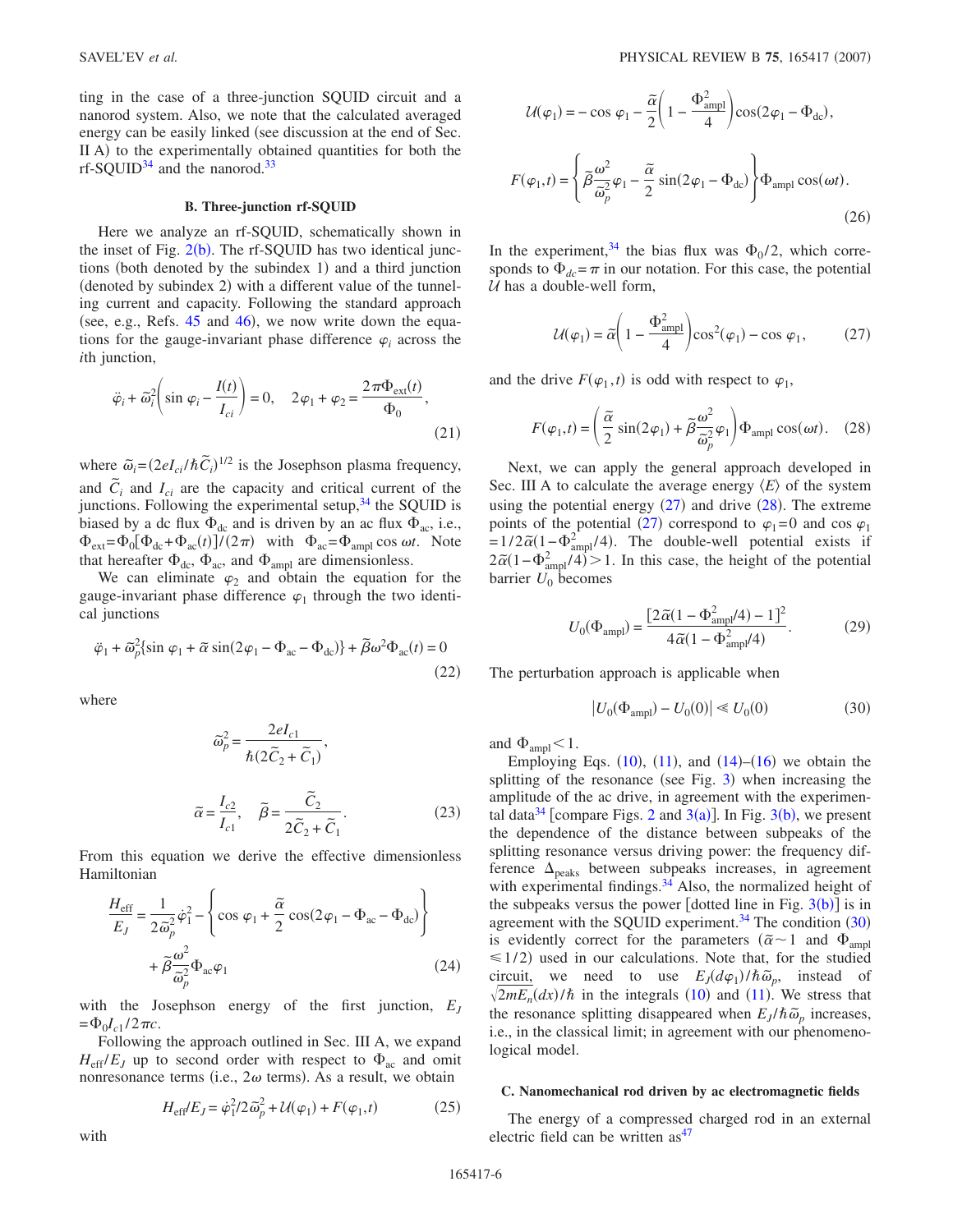<span id="page-6-1"></span>QUANTUM ELECTROMECHANICS: QUANTUM TUNNELING...

$$
\mathcal{F}_b[\mathcal{X}] = \int_0^{l_{\text{max}}} dl \left\{ \frac{IY(\mathcal{X}'')^2}{2\mathcal{Y}^2(l)} + f[\mathcal{Y}(l) - 1] + \mathcal{X}f_\perp \right\},\tag{31}
$$

where  $X(l)$  is the transverse deviation from the straight position, parametrized by the arclength  $l$  ( $0 \le l \le l_{\text{max}}$ ) and  $\mathcal{Y}(l) = \sqrt{1 - [\mathcal{X}'(l)]^2}$ . Here we introduce the elastic modulus *Y* and the moment of inertia *I* of the rod, the mechanical force *f* acting at the end of the rod in the longitudinal direction, and the transverse force  $f_{\perp}$ . Hereafter, we use the notation  $d/dl \equiv '$ . We assume a buckling mode  $\mathcal{X}(l) = y \sin(\pi l / l_{\text{max}})$ , which corresponds to a rod with hinged ends. The particular choice of the boundary conditions at  $\mathcal{X}(0)$  and  $\mathcal{X}(l_{\text{max}})$  [e.g.,  $\mathcal{X}(0) = \mathcal{X}'(0) = \mathcal{X}(l_{\text{max}}) = \mathcal{X}'(l_{\text{max}}) = 0$  does not affect the essential results. Substituting  $\mathcal{X}(l)$  into Eq. ([31](#page-6-1)), and expanding  $\mathcal{F}_b$  up to  $y^4$ , we obtain the potential energy  $\mathcal U$  as a function of the collective buckling coordinate *y*. Note that this approach is similar to one done in Refs. [11](#page-9-8) and [12.](#page-9-9) The double-well potential [Fig.  $1(a)$  $1(a)$ ] corresponding to the buckling modes *y* sin[ $\pi l / l_{\text{max}}$ ] of a nanorod [Fig. [1](#page-1-0)(b)] takes the form

$$
U(y) = \alpha y^2 + \beta y^4 + \frac{2l_{\text{max}}f_\perp}{\pi} y,\tag{32}
$$

<span id="page-6-0"></span>where the parameters can be derived (see, e.g., Ref. [48](#page-10-3)) as

$$
\alpha(f) = \frac{\pi^2}{4l_{\text{max}}} (f_c - f),
$$
  

$$
\beta(f) = \frac{\pi^4}{64l_{\text{max}}^3} (4f_c - 3f),
$$
  

$$
f_c = \frac{IY\pi^2}{l_{\text{max}}^2}.
$$
 (33)

For zero transverse force  $f_{\perp} = 0$  and  $f_{\parallel} > f_c$ , this potential has two minima, at  $y = \pm y_0(f) = \pm \sqrt{-\alpha/2\beta}$ , that are separated by a potential barrier

$$
U_0(f) = \alpha^2/4\beta.
$$
 (34)

If the longitudinal force  $f$  is large enough, we should take into account that the length of the rod changes to

$$
l_{\max} = l_{\max 0} + \mu \frac{f_{\perp}}{Y},
$$
 (35)

when it is stretched by the applied force with a constant  $\mu$  $\sim$  1 depending on the experimental setup. Expanding  $U(y)$ up to second order with respect to the applied force  $f_{\perp}$  we return to the problem studied in Sec. III A. Indeed, for *f*  $f_c$ , the deformation of the static potential can be written as

$$
U(y) = U(l_{\text{max }0}) + \left(5\alpha y^2 + 36\beta y^4 + \frac{2Y}{\pi\mu}y\right)\frac{\mu^2}{2Y^2}f_{\perp}^2.
$$
 (36)

Using the results obtained in Sec. III A, we conclude that the sign of  $\alpha_2$  in Eq. ([7](#page-3-1)) is positive, which is needed for the splitting resonance.

Therefore we can conclude that the two-peak resonance indicates that both, the three-junction SQUID qubit  $34$  and the

<span id="page-6-2"></span>

FIG. 4. (Color online) Schematic diagram of a procedure for controlling the quantum state of a nanobar via coherent oscillations at the degeneracy point (see also Ref. [26](#page-9-29)). Applying the perpendicular force  $f_{\perp}$  initializes the system during the stage (i). Turning off  $f_{\perp}$  brings the rod to its degeneracy point, and the nanorod starts to oscillate a time  $t_{\Delta}$  during stage (ii). To observe coherent oscillations, measurements (e.g., optically or electrically) must be done for many values of  $t_\Delta$ .

suspended carbon nanotube, $33$  operate in the quantum regime. Thus the technology for fabricating suspended buckled carbon nanotubes, working in the quantum regime, already exists.<sup>33</sup> In view of the explosive growth of NEMS technology, below we discuss the prospect of such buckling charged nanobars (the clamping at the base ensures an anisotropic nanobar instead of an isotropic nanotube) as candidates<sup>26[,27](#page-9-17)</sup> of quantum bits for quantum information processing.

# **IV. CONTROLLING QUANTUM STATES OF A NANOROD IN A DOUBLE-WELL POTENTIAL**

In this section we outline the proposal of using a sus-pended nanorod as a qubit (for more details see Ref. [26](#page-9-29)). First of all, the nanorod has to have an anisotropy (e.g., a nanobar with rectangular cross section) in order for it to bend in two preferable directions, forming two possible states. To control the quantum states of the rod we need: (i) a longitudinal compressing force  $f$  acting on the rod ends, and  $(ii)$  a transverse force  $f_{\perp}$ , which can be produced via, e.g., interacting the charged nanorod with an electric field. Note, for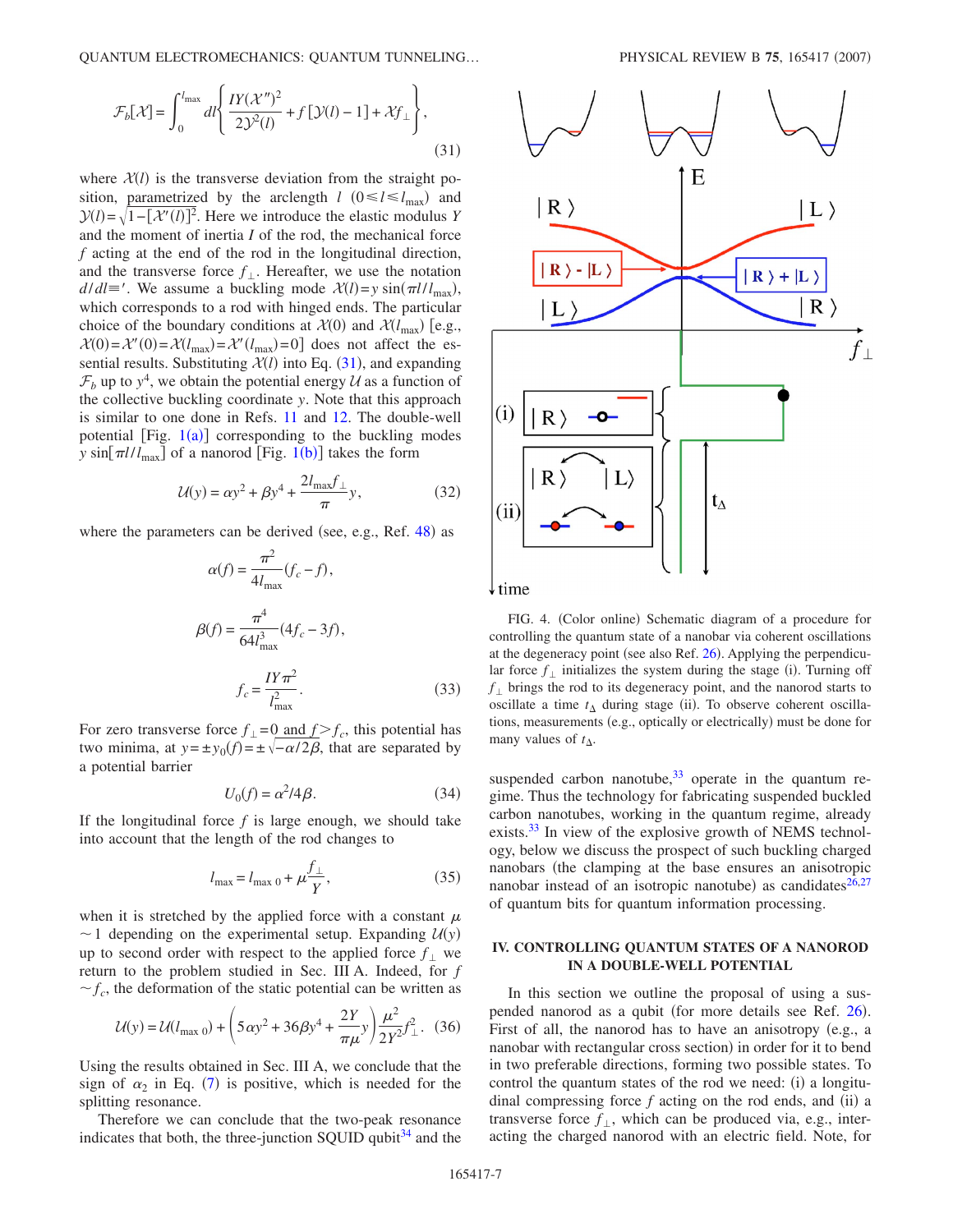| System                                                         | <b>SC flux QB</b>                                                       | <b>SC</b> charge QB                                       | Nano-bar QB                                                                                        |  |  |  |  |  |  |
|----------------------------------------------------------------|-------------------------------------------------------------------------|-----------------------------------------------------------|----------------------------------------------------------------------------------------------------|--|--|--|--|--|--|
| <b>States</b>                                                  | current direction >:<br>$\langle \langle \rangle$ and $\langle \rangle$ | excess charge > :<br>$ 0\rangle$ and $ 1\rangle$          | buckling direction $>$ :<br>$\mid R$ $\rangle$ and $\mid L$ $\rangle$                              |  |  |  |  |  |  |
| Hamiltonian                                                    | $H = \epsilon \hat{\sigma}_z + \Delta \hat{\sigma}_x$                   |                                                           |                                                                                                    |  |  |  |  |  |  |
| Tunneling $\triangle$ and<br>energy splitting<br>controlled by | Magnetic flux: $\Phi$<br>(normalized:<br>$f = \Phi/\Phi_0$ )            | Gate voltage $V_q$<br>(normalized: $n_q$ )                | Transverse force $f_{\perp}$<br>(induced, e.g., by a<br>transverse electric<br>field $E_{\perp}$ ) |  |  |  |  |  |  |
| Tunneling<br>controlled by                                     | Josephson energy:<br>$\mathcal{E}_J$                                    | Josephson energy:<br>$\mathcal{E}_J(\Phi)$                | Longitudinal force $f_{\parallel}$<br>(induced, e.g., by<br>pressure)                              |  |  |  |  |  |  |
| Coupling<br>between qubits                                     | Magnetic                                                                | Electrical<br>(e.g., capacitive or<br>inductive coupling) | Electrical (dipolar)                                                                               |  |  |  |  |  |  |
| Decoherence<br>sources include                                 | <b>Flux</b> fluctuations                                                | Charge fluctuations                                       | 1. Charge fluctuations<br>2. Phonon-phonon<br>interactions                                         |  |  |  |  |  |  |
| Read-out                                                       | Magnetic (SQUID)                                                        | Electrical<br>(e.g., SET or JJ)                           | Either electric or<br>optical, or mechanical                                                       |  |  |  |  |  |  |

<span id="page-7-0"></span>

| TABLE I. Comparison of Josephson-junction superconducting (JJ SC) flux, JJ SC charge, and nanobar |  |  |  |  |
|---------------------------------------------------------------------------------------------------|--|--|--|--|
| qubits (QB), see also Ref. 26.                                                                    |  |  |  |  |

zero transverse force  $f_{\perp} = 0$ , our qubit [Fig. [1](#page-1-0)(b)] is in its degeneracy point. Therefore the proposed qubit is somewhat similar to the so-called "quiet" qubits,  $49$  which are set in the degeneracy point for a zero external drive. This should decrease decoherence in the system.

In order for a nanorod to be a qubit, the first two levels  $E_1 - \Delta_1$  and  $E_1 + \Delta_1$  should be well-separated from higher excited states  $E_n \pm \Delta_n$ . Energies  $E_1$  and  $E_2$  in the right well can be estimated assuming a parabolic potential well shape *U*  $\approx m\omega_0^2(y-y_0)^2/2$  with

$$
\omega_0(f) = \left(\frac{U''(y_0)}{m}\right)^{1/2} = 2\left(\frac{\alpha}{m}\right)^{1/2},
$$
\n(37)

where  $\omega_0(f)$  is the classical oscillation frequency in each well,  $y_0 = \sqrt{-\alpha/2\beta}$ , and *m* is the mass of the nanorod. Thus

$$
E_1(f) = 3\hbar (\alpha/m)^{1/2}
$$
 (38)

and

$$
E_2(f) = 5E_1(f)/3.
$$
 (39)

The splitting  $\Delta_1$  between the left and right buckled states can be expressed  $as^{44}$ 

<span id="page-7-1"></span>
$$
\Delta_1(f) \approx \frac{2}{\pi} \sqrt{\frac{\alpha}{m}} \exp\left(-\frac{\pi\sqrt{2m}(U_0 - E_1)}{2\hbar\sqrt{\alpha}}\right) \tag{40}
$$

with  $U_0 = \alpha^2 / 4\beta$ . We emphasize that the longitudinal force *f* allows one to control the splitting  $\Delta_1(f)$  as well as the energy  $E_1(f)$ . Also, the higher levels are well-separated from the two lowest ones:

$$
\frac{E_1^+ - E_1^-}{E_2 - E_1} = 2 \frac{\Delta_1}{\hbar \omega_{12}} \sim \frac{\Delta_1}{\hbar \omega_0} \ll 1.
$$
 (41)

Changing the transverse force  $f_{\perp}$  moves the system out of the degeneracy point, allowing one to manipulate the proposed nanomechanical qubit.

The nanomechanical qubits could be manipulated electrically<sup>26</sup> (Fig. [4](#page-6-2)). In analogy to the Cooper pair box<sup>50</sup> (see Table [I](#page-7-0)), one could prepare the nanobar qubit in the  $|R\rangle$ state by setting a transverse electric field  $E_{\perp}$  towards the left (assuming the nanobar is negatively charged). By very quickly turning off this electric field and bringing the system to the degeneracy point, the nanobar state is brought to a coherent superposition of  $(|R\rangle \pm |L\rangle)/\sqrt{2}$  with energies  $E_1 - \Delta_1$  and  $E_1 + \Delta_1$ . Because of the splitting energy  $\Delta_1$ , the system then starts to oscillate coherently with timedependent wave function  $\Psi_{\text{rod}}$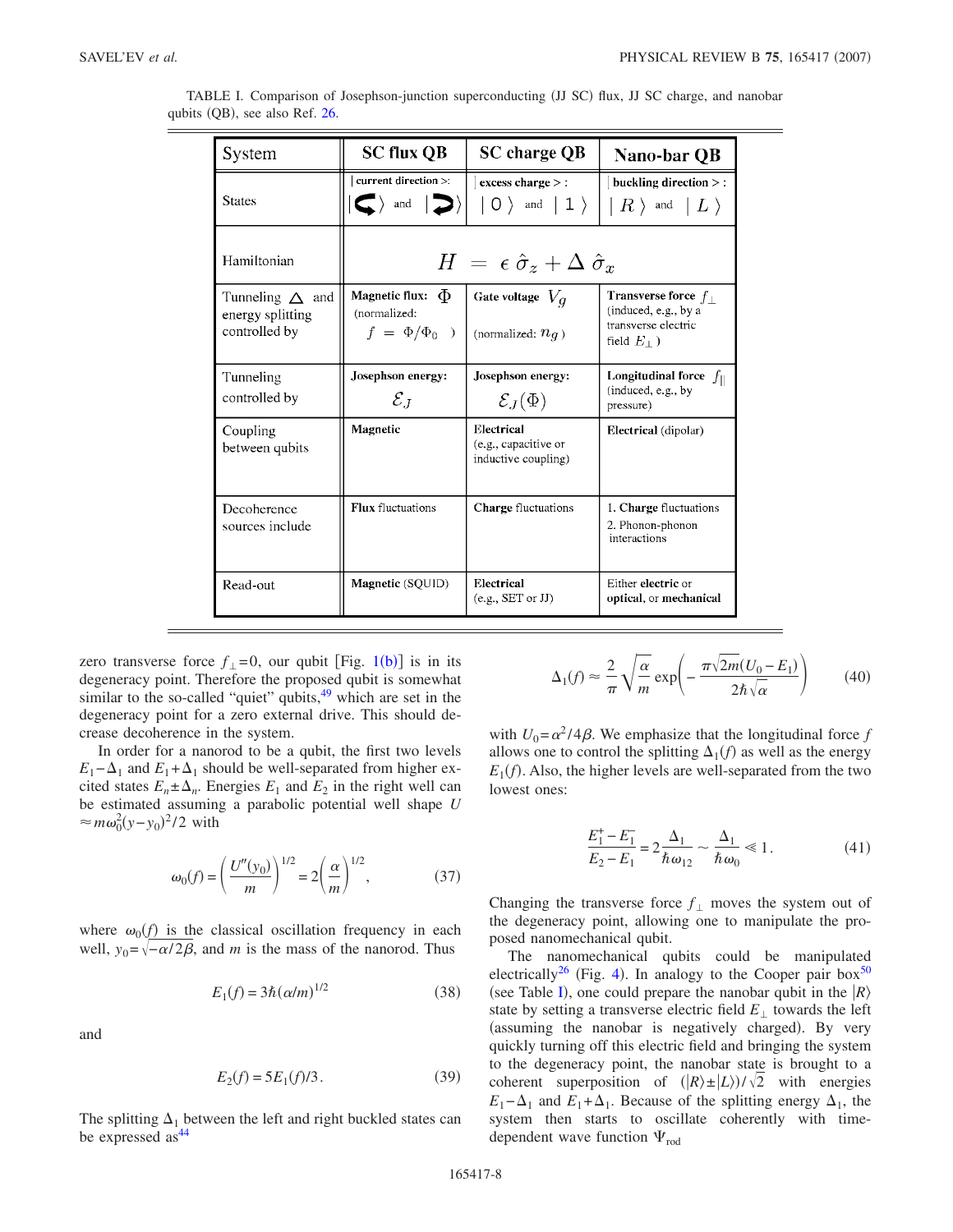$$
\Psi_{\text{rod}}(t) = \frac{1}{\sqrt{2}} \left\{ \frac{(|R\rangle + |L\rangle)}{\sqrt{2}} \exp\left(\frac{i\Delta_1 t}{\hbar}\right) + \frac{(|R\rangle - |L\rangle)}{\sqrt{2}} \exp\left(\frac{-i\Delta_1 t}{\hbar}\right) \right\}.
$$
\n(42)

After a period of time  $t_{\Delta}$ , the qubit can be in either the  $|R\rangle$  state with probability  $\cos^2(\Delta_1 t_\Delta/\hbar)$  or the  $|L\rangle$  state with probability  $\sin^2(\Delta_1 t_\Delta/\hbar)$ . Therefore by detecting the nanobar position, as a function of  $t_{\Delta}$  (see Fig. [4](#page-6-2)), one could determine the coherent oscillation frequency and the system decoherence by monitoring the decay of these oscillations.

It is well-known that decoherence can be characterized by two time scales: relaxation time,  $T_1$ , which is determined by the relaxation rate from an excited state to the ground state, and the dephasing time,  $T_2 < 2T_1$ , describing a loss of the quantum coherent dynamics. Rough estimates for the relaxation time  $T_1$  can be done by using experimental data from Ref. [33.](#page-9-16) Since the resonance occurs at the frequency  $\omega_0 / 2\pi \sim 2$  GHz and the quality factor was  $Q \sim 1500$ , we obtain  $T_1 \sim 2\pi Q/\omega_0 \sim 0.8$   $\mu$ s, which is comparable with other solid state qubits (for more systematic studies of noise sources that would affect decoherence see, e.g., Refs. [51](#page-10-6) and [52](#page-10-7)).

In order to characterize the superposition state in Eq.  $(42)$  $(42)$  $(42)$ , we can easily estimate the mean square displacement  $\langle y^2 \rangle$ of the rod. If the strong force  $f_{\perp}$  acts on the rod towards the right, it produces small oscillations near the position  $y_1 \sim (l_{\text{max}}f_\perp/2\pi\beta)^{1/3} > 0$  and  $\langle y^2 \rangle \sim y_1^2$ . After turning off the force  $f_{\perp}$ , the rod oscillates either near the right minimum  $\sqrt{-\alpha/2\beta}$  or the left one  $-\sqrt{-\alpha/2\beta}$ , and tunnels between these minima. Thus in the superposition regime  $\langle y \rangle = 0$  and

$$
\langle y^2 \rangle \sim 2(y_0)^2 \sim \left(1 - \frac{f}{f_c}\right) l_{\text{max}}^2. \tag{43}
$$

Note that the detection of the mean square displacement could be done either electrically or optically further information about detection could be found, e.g., in Refs. [6,](#page-9-4) [23,](#page-9-34) [39,](#page-9-27) and  $53-55$  $53-55$ ).

Implementation of nanomechanical qubits would be an ironic turn of events, given that the first computers (by Babbage) were mechanical. Recently, suspended nanobars (driven by a 25 MHz current through an attached electrode) switching between two distinct states were fabricated.<sup>56</sup> These suspended nanobars have already been tested $56$  as candidates for fast and low-power-consumption storage memory devices. Still, many challenges lie ahead on the road to practical quantum electromechanics. We hope that our proposal here stimulates more research towards the ultimate quantum limit of NEMS.

### **ACKNOWLEDGMENTS**

This work was supported in part by the National Security Agency (NSA), Laboratory Physical Science (LPS), Army Research Office (ARO), and National Science Foundation

(NSF) Grant No. EIA-0130383, JSPS-RFBR 06-02-91200. S.S. acknowledges support from the Ministry of Science, Culture and Sport of Japan via the Grant-in Aid for Young Scientists No. 18740224, the EPSRC via ARF No. EP/D072581/1, and ESF network-programme "Arrays of Quantum Dots and Josephson Junctions."

### **APPENDIX: AVERAGE ENERGY OF THE SYSTEM**

<span id="page-8-1"></span>In order to solve Eq.  $(12)$  $(12)$  $(12)$ , we introduce new variables  $b_1^- = a_1^- e^{-i(s+\omega_2)t}$  and  $b_1^+ = a_1^+ e^{-i(s-\omega_1)t}$ , which obey

$$
\dot{b}_1^- + i(\varepsilon + \omega_2)b_1^- = \frac{\alpha_1 V_0}{2i\hbar} x_1 a_2^+,
$$
  

$$
\dot{b}_1^+ + i(\varepsilon - \omega_1)b_1^+ = \frac{\alpha_1 V_0}{2i\hbar} x_2 a_2^-,
$$
 (A1)

$$
\dot{a}_2^+ = \frac{\alpha_1 V_0}{2i\hbar} x_1^* b_1^-, \quad \dot{a}_2^- = \frac{\alpha_1 V_0}{2i\hbar} x_2^* b_1^+.
$$
 (A2)

<span id="page-8-0"></span>Substituting Eqs.  $(A2)$  $(A2)$  $(A2)$  in Eqs.  $(A1)$  $(A1)$  $(A1)$ , we obtain

$$
\ddot{b}_1^- + i(\varepsilon + \omega_2)\dot{b}_1^- + \left(\frac{\alpha_1 V_0}{2\hbar}\right)^2 |x_1|^2 b_1^- = 0, \tag{A3}
$$

$$
\ddot{b}_{1}^{+} + i(\varepsilon - \omega_{1})\dot{b}_{1}^{+} + \left(\frac{\alpha_{1}V_{0}}{2\hbar}\right)^{2}|x_{2}|^{2}b_{1}^{+} = 0, \tag{A4}
$$

where  $\ddot{b} = d^2b/dt^2$  and  $\dot{b} = db/dt$ . The solutions to these equations are

$$
b_1^- = e^{-i\gamma_1 t} (C_1 e^{i\Omega_1 t} + C_2 e^{-i\Omega_1 t}),
$$
  
\n
$$
b_1^+ = e^{-i\gamma_2 t} (C_3 e^{i\Omega_2 t} + C_4 e^{-i\Omega_2 t}),
$$
\n(A5)

where  $C_i$  are constants to be found, while  $\gamma_i$  and  $\Omega_i$  are defined in Eqs.  $(16)$  $(16)$  $(16)$ . Returning to the coefficients  $a_k$ , we derive

$$
a_1^- = e^{i\gamma_1 t} (C_1 e^{i\Omega_1 t} + C_2 e^{-i\Omega_1 t}), \quad a_1^+ = e^{i\gamma_2 t} (C_3 e^{i\Omega_2 t} + C_4 e^{-i\Omega_2 t}),
$$
\n(A6)

$$
a_2^- = -\frac{2\hbar e^{-i\gamma_2 t}}{\alpha_1 V_0 x_2} [C_3(\gamma_2 + \Omega_2) e^{i\Omega_2 t} + C_4(\gamma_2 - \Omega_2) e^{-i\Omega_2 t}], \quad (A7)
$$

$$
a_2^+ = -\frac{2\hbar e^{-i\gamma_1 t}}{\alpha_1 V_0 x_1} \left[ C_1(\gamma_1 + \Omega_1) e^{i\Omega_1 t} + C_2(\gamma_1 - \Omega_1) e^{-i\Omega_1 t} \right]. \tag{A8}
$$

Then, we assume that at  $t=0$  the system is in the two lower-energy levels, that is,  $a_2^{\pm}(0)=0$ ; and the probabilities,  $|a_1(0)|^2$  and  $|a_1^+(0)|^2$ , to occupy two lower-lying levels are equal. Adding the normalization condition,  $|a_1(0)|^2$  $+|a_1^*(0)|^2=1$ , we find

$$
a_1^-(t) = \frac{e^{i\gamma_1 t}(i\gamma_1 \sin \Omega_1 t - \Omega_1 \cos \Omega_1 t)}{\sqrt{2}\Omega_1},
$$
  

$$
a_1^+(t) = \frac{e^{i\gamma_2 t}(i\gamma_2 \sin \Omega_2 t - \Omega_2 \cos \Omega_2 t)}{\sqrt{2}\Omega_2},
$$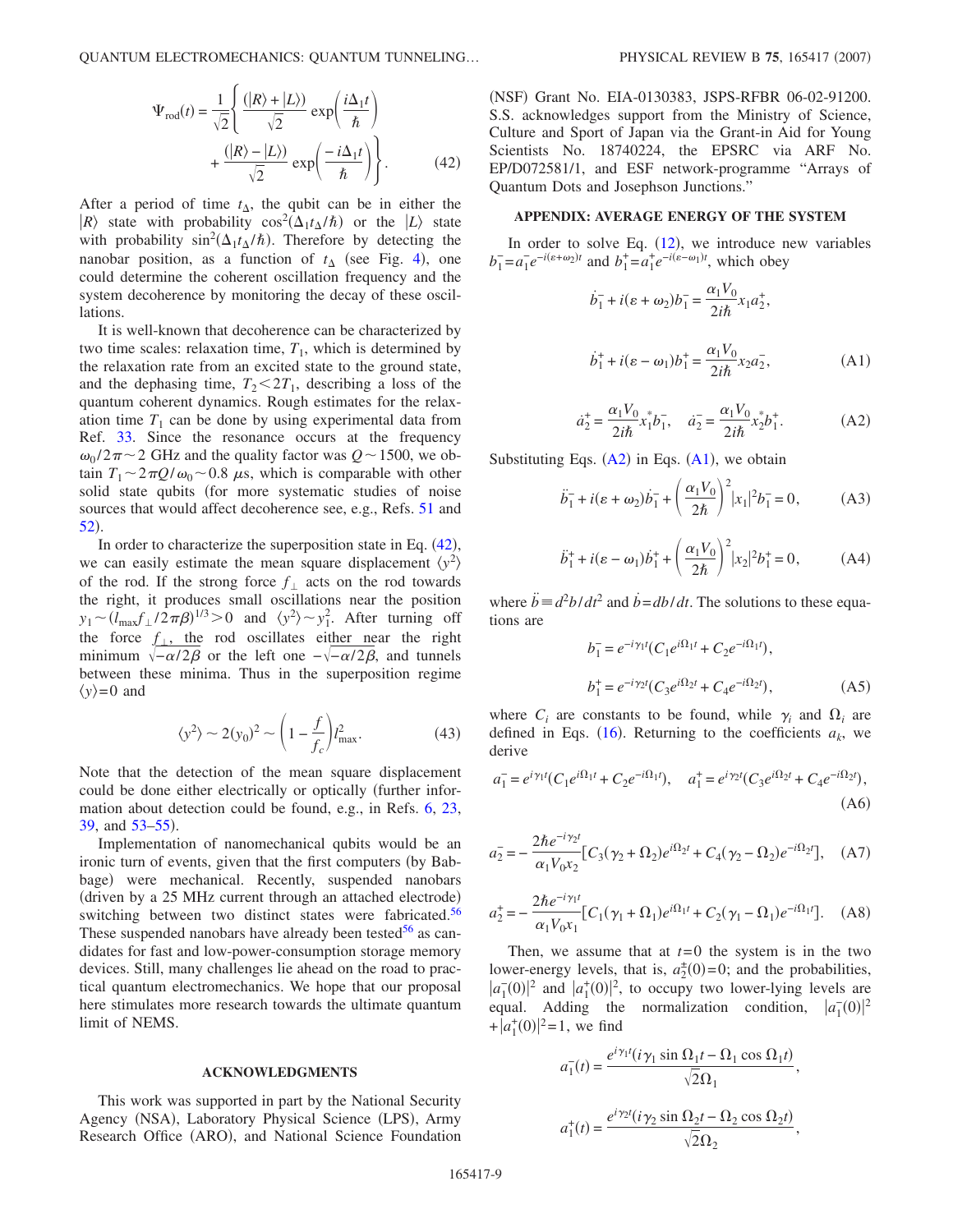$$
a_2^-(t) = -\frac{4i\hbar e^{-i\gamma_2 t}}{2\sqrt{2}\Omega_2 \alpha_1 V_0 x_2} (\gamma_2^2 - \Omega_2^2) \sin \Omega_2 t,
$$

$$
a_2^+(t) = -C_1 \frac{4i\hbar e^{-i\gamma_1 t}}{2\sqrt{2}\Omega_1 \alpha_1 V_0 x_1} (\gamma_1^2 - \Omega_1^2) \sin \Omega_1 t.
$$
 (A9)

The average energy of the system,  $\langle E \rangle$ , can be expressed in terms of the coefficients  $a_k(t)$  as follows:

$$
\langle \Xi \rangle = \frac{2\pi \hbar \omega_1}{\Omega_1} \int_0^{2\pi/\Omega_2} |a_2^-(t)|^2 dt + \frac{2\pi \hbar \omega_{12}}{\Omega_2} \int_0^{2\pi/\Omega_2} |a_2^-(t)|^2 dt.
$$
\n(A10)

After averaging over time we derive the expression for  $\langle E \rangle$  presented in the text [Eq. ([15](#page-4-2))].

- <span id="page-9-0"></span>1A. N. Cleland, *Foundations of Nanomechanics: From Solid-State* Theory to Device Applications (Springer, New York, 2003).
- <span id="page-9-1"></span><sup>2</sup>M. Roukes, Phys. World 14, 25 (2001); Sci. Am. **285**, 48 (2001).
- <span id="page-9-3"></span>3R. H. Blick, A. Erbe, L. Pescini, A. Kraus, D. V. Scheible, F. W. Beil, E. Hoehberger, A. Hoerner, J. Kirschbaum, H. Lorenz, and J. P. Kotthaus, J. Phys.: Condens. Matter 14, R905 (2002).
- <sup>4</sup> R. L. Badzey and P. Mohanty, Nature (London) 437, 995 (2005).
- <span id="page-9-2"></span>5R. L. Badzey, G. Zolfagharkhani, A. Gaidarzhy, and P. Mohanty, Appl. Phys. Lett. **86**, 023106 (2005).
- <span id="page-9-4"></span><sup>6</sup>M. D. LaHaye, O. Buu, B. Camoratta, and K. C. Schwab, Science 304, 74 (2004).
- 7K. Schwab, E. A. Henriksen, J. M. Worlock, and M. L. Roukes, Nature (London) 404, 974 (2000).
- <span id="page-9-7"></span><sup>8</sup>M. Blencowe, Phys. Rep. 395, 159 (2004).
- <span id="page-9-6"></span><sup>9</sup>A. Gaidarzhy, G. Zolfagharkhani, R. L. Badzey, and P. Mohanty, Phys. Rev. Lett. 94, 030402 (2005); K. C. Schwab, M. P. Blencowe, M. L. Roukes, A. N. Cleland, S. M. Girvin, G. J. Milburn, and K. L. Ekinci, *ibid.* 95, 248901 (2005); A. Gaidarzhy, G. Zolfagharkhani, R. L. Badzey, and P. Mohanty, *ibid.* **95**, 248902  $(2005).$
- <span id="page-9-5"></span>10A. Naik, O. Buu, M. D. LaHaye, A. D. Armour, A. A. Clerk, M. P. Blencowe, and K. C. Schwab, Nature (London) 443, 193  $(2006).$
- <span id="page-9-8"></span>11S. M. Carr, W. E. Lawrence, and M. N. Wybourne, Phys. Rev. B 64, 220101(R) (2001).
- <span id="page-9-9"></span><sup>12</sup>P. Werner and W. Zwerger, Europhys. Lett. **65**, 158 (2004).
- <span id="page-9-10"></span><sup>13</sup> E. Buks and M. L. Roukes, JMEMS 11, 802 (2002).
- <span id="page-9-11"></span><sup>14</sup> J. Eisert, M. B. Plenio, S. Bose, and J. Hartley, Phys. Rev. Lett. 93, 190402 (2004).
- <span id="page-9-12"></span><sup>15</sup>X. Hu and F. Nori, Phys. Rev. Lett. **79**, 4605 (1997).
- <sup>16</sup>X. Hu and F. Nori, Phys. Rev. Lett. **76**, 2294 (1996).
- $17X$ . Hu and F. Nori, Phys. Rev. B 53, 2419 (1996).
- <span id="page-9-13"></span><sup>18</sup>X. Hu and F. Nori, Physica B **263**, 16 (1999).
- <span id="page-9-14"></span>19A. D. Armour, M. P. Blencowe, and K. C. Schwab, Phys. Rev. Lett. 88, 148301 (2002).
- 20A. Hopkins, K. Jacobs, S. Habib, and K. Schwab, Phys. Rev. B 68, 235328 (2003); I. Wilson-Rae, P. Zoller, and A. Imamoglu, Phys. Rev. Lett. 92, 075507 (2004); I. Martin, A. Shnirman, L. Tian, and P. Zoller, Phys. Rev. B 69, 125339 (2004).
- $^{21}$ L. Tian and P. Zoller, Phys. Rev. Lett. **93**, 266403 (2004).
- <sup>22</sup> N. Nishiguchi, Phys. Rev. B **68**, 121305(R) (2003).
- <span id="page-9-34"></span><sup>23</sup> J. Kirschbaum, E. M. Höhberger, R. H. Blick, W. Wegscheider, and M. Bichler, Appl. Phys. Lett. **81**, 280 (2002).
- <span id="page-9-15"></span><sup>24</sup> I. Bargatin and M. L. Roukes, Phys. Rev. Lett. **91**, 138302  $(2003).$
- <span id="page-9-29"></span><span id="page-9-16"></span> $^{25}$ S. Savel'ev, X. Hu, A. Kasumov, and F. Nori, cond-mat/0601019. <sup>26</sup> S. Savel'ev, X. D. Hu, and F. Nori, New J. Phys. **8**, 105 (2006). <sup>27</sup> C. Q. Choi, Sci. Am. **292**, 28 (2005).
- <span id="page-9-18"></span><span id="page-9-17"></span><sup>28</sup> Y. Nakamura, Yu. A. Pashkin, and J. S. Tsai, Nature (London) 398, 786 (1999); Yu. A. Pashkin, T. Yamamoto, O. Astafiev, Y. Nakamura, D. V. Averin, and J. S. Tsai, *ibid.* 421, 823 (2003); J. Q. You, J. S. Tsai, and F. Nori, Phys. Rev. Lett. **89**, 197902  $(2002).$
- <span id="page-9-19"></span><sup>29</sup> I. Chiorescu, P. Bertet, K. Semba, Y. Nakamura, C. J. P. M. Harmans, and J. E. Mooij, Nature (London) 431, 159 (2004); Y. X. Liu, J. Q. You, L. F. Wei, C. P. Sun, and F. Nori, Phys. Rev. Lett. 95, 087001 (2005).
- <span id="page-9-20"></span>30R. McDermott, R. W. Simmonds, M. Steffen, K. B. Cooper, K. Cicak, K. D. Osborn, S. Oh, D. P. Pappas, and J. M. Martinis, Science 307, 1299 (2005).
- <span id="page-9-21"></span>31X. Y. Jin, J. Lisenfeld, Y. Koval, A. Lukashenko, A. V. Ustinov, and P. Muller, Phys. Rev. Lett. **96**, 177003 (2006).
- <span id="page-9-22"></span>32S. Savel'ev, A. L. Rakhmanov, and F. Nori, Phys. Rev. Lett. **98**, 077002 (2007).
- 33B. Reulet, A. Yu. Kasumov, M. Kociak, R. Deblock, I. I. Khodos, Yu. B. Gorbatov, V. T. Volkov, C. Journet, and H. Bouchiat, Phys. Rev. Lett. **85**, 2829 (2000).
- <span id="page-9-23"></span>34A. Izmalkov, M. Grajcar, E. Il'ichev, N. Oukhanski, Th. Wagner, H.-G. Meyer, W. Krech, M. H. S. Amin, A. M. van den Brink, and A. M. Zagoskin, Europhys. Lett. 65, 844 (2004).
- <span id="page-9-24"></span><sup>35</sup> P. Zanardi and M. Rasetti, Phys. Rev. Lett. **79**, 3306 (1997); J. Q. You, X. Hu, and F. Nori, Phys. Rev. B 72, 144529 (2005).
- <sup>36</sup> V. Peano and M. Thorwart, Phys. Rev. B **70**, 235401 (2004); Chem. Phys. 322, 135 (2006).
- <span id="page-9-25"></span><sup>37</sup> J. S. Aldridge and A. N. Cleland, Phys. Rev. Lett. **94**, 156403  $(2005).$
- <span id="page-9-26"></span><sup>38</sup> V. Peano and M. Thorwart, New J. Phys. **8**, 021 (2006).
- <span id="page-9-27"></span>39L. F. Wei, Y. X. Liu, C. P. Sun, and F. Nori, Phys. Rev. Lett. **97**, 237201 (2006).
- <span id="page-9-28"></span>40Fei Xue, Yu-xi Liu, C. P. Sun, and Franco Nori, quant-ph/  $0701209$  (to be published).
- <span id="page-9-30"></span>41E. Il'ichev, N. Oukhanski, T. Wagner, H. G. Meyer, A. Y. Smirnov, M. Grajcar, A. Izmalkov, D. Born, W. Krech, and A. Zagoskin, Low Temp. Phys. 30, 620 (2004).
- <span id="page-9-31"></span><sup>42</sup>L. D. Landau and E. M. Lifshitz, *Mechanics* (Butterworth-Heinemann, Oxford, 1995).
- <span id="page-9-32"></span>43V. Ambegaokar, U. Eckern, and G. Schön, Phys. Rev. Lett. **48**, 1745 (1982); U. Eckern, G. Schön, and V. Ambegaokar, Phys. Rev. B 30, 6419 (1984).
- <span id="page-9-33"></span>44L. D. Landau and E. M. Lifshitz, *Quantum Mechanics*